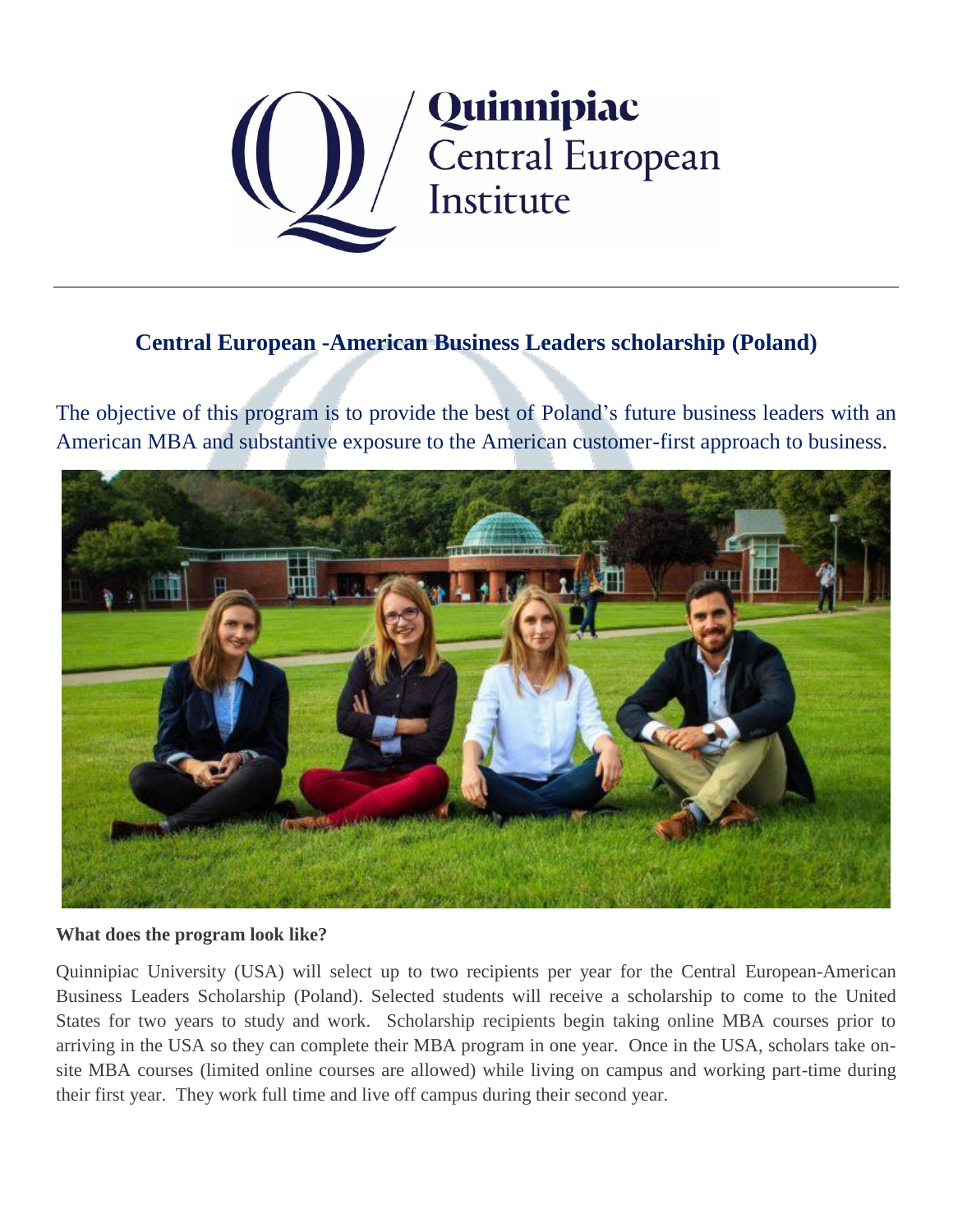

## **The key benefits of the program are:**

- earning an American MBA degree at Quinnipiac,
- work experience at American companies,
- participants work part-time during the MBA studies and upon completing the MBA, participants work full-time for up to one and a half years at an American company,
- upon completing the program students are required to return to Poland, putting their knowledge and experience to use.

# **What kind of support is offered?**

The scholarship provides the recipient with:

- 1 reasonably-priced roundtrip *airline ticket*,
- a "start-up" *stipend* to help with initial *living and travel costs*,
- room in university *housing* and *health insurance* during MBA studies,
- all *tuition*

The university helps students find internships and jobs during their time in the U.S. but cannot guarantee any specific job or company.

# **What are the requirements?**

- Ideal candidates will have a strong work ethic, be honest, and display a high level of maturity and a strong sense of responsibility. They will also be personally motivated, independent, and display initiative. They should be eager to understand American culture and business practices. Finally, they must have good communication, presentation and general people skills.
- Students must have completed their university degree in Poland by August 15, 2018.
- Candidates must be under 27 years of age when arriving in the USA.
- Some work experience (at least internships) is required. Ideal work experience is 1-2 years but preferably not more.
- Candidates must have a valid driver's license.
- Candidates must be Polish nationals.
- The selected scholarship receipts will be responsible to cover certain costs related to: mandatory vaccines, J1 VISA processing fees and SEVIS fee.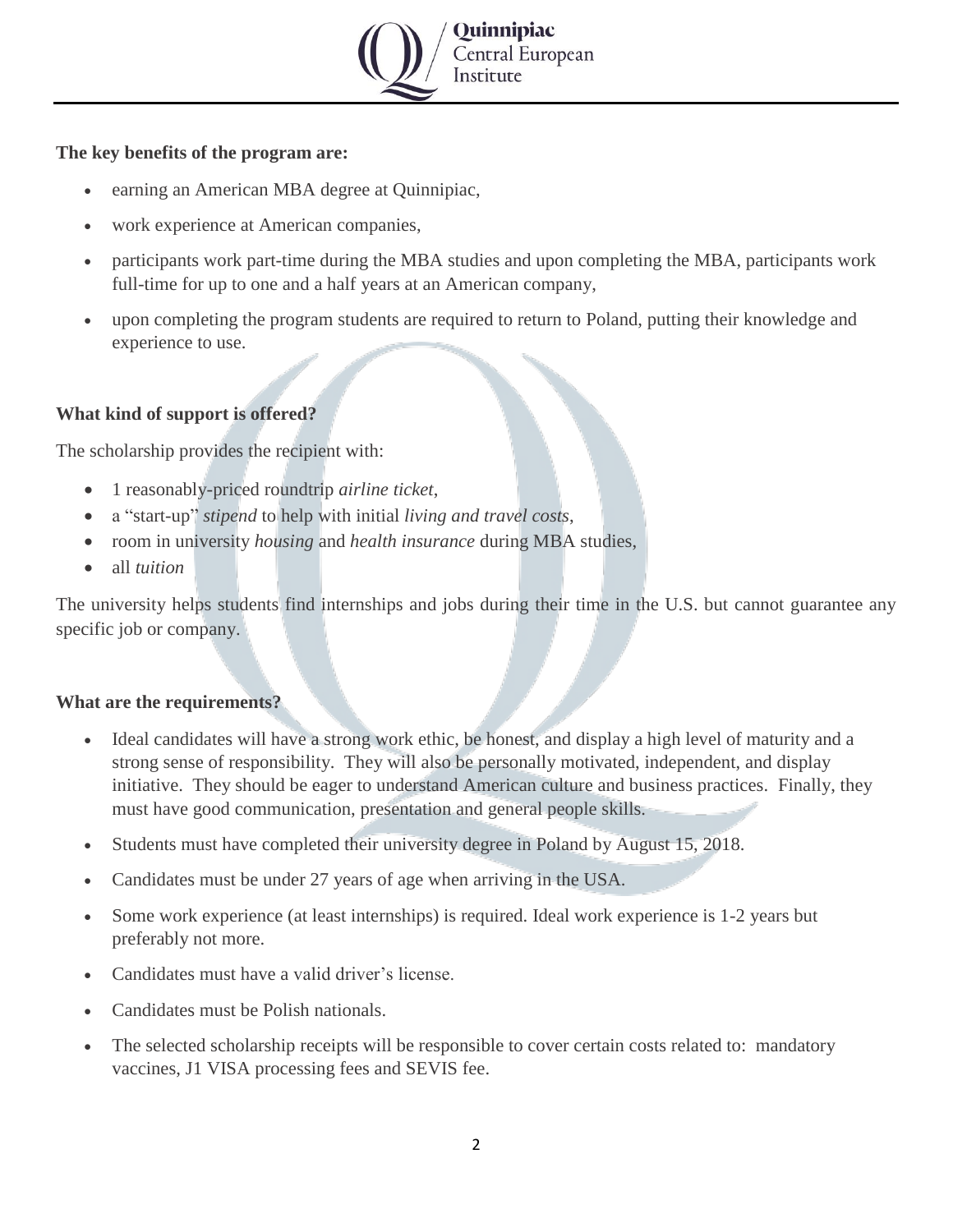

# **The documents you are expected to provide for the application: <sup>1</sup>**

• **Current Resume**

 $\overline{a}$ 

- **2 Letters of Recommendation** Both letters may be, but at least one should be, from a professor at the student's university. The other letter may be from a past employer or another appropriate person who can comment on the applicant.
- Copies of current **University Transcripts** (this may be an unofficial copy but selected candidates must submit an official copy before receiving the scholarship)
- Provide **proof of English language proficiency** (minimum C1 level).
- Photocopy or Digital Scan of your **driver's license** (typically your Polish license, but International Licenses or a license from another country is also acceptable).
- **Introductory Letter** (1 page) The introductory letter should be one page long and include the student's name, the current field of study, and basic information including contact information. It will serve as a cover letter for the application packet.
- **Essay on Intent and Motivation** (estimated 2-3 pages) This should be up to five pages and explain the applicant's motivation in applying for the scholarship. Students should explain why they are interested in obtaining an MBA and extensive work experience in the USA as well as why they are interested in returning to Poland at the end of the program. It should also explain the industries in which the applicant is especially interested in working.
- **Plan of Study** (estimated 1-2 pages) The plan of study should list the MBA courses at Quinnipiac University in which the student is particularly interested as well any MBA specialisation in which the student is interested.
- Official copy of **[International Credential Evaluation](https://www.wes.org/)** from WES (World Education Services). Additional cost/fees may apply.

<sup>1</sup> All applications must be submitted digitally in Microsoft Word and/or Adobe Acrobat format. Each document's file name should begin with the applicant's family name followed by their given name. As an example, HEJMOWSKI\_HANNA\_Resume.doc All written documents must be double spaced, Times New Roman with 12pt. font, and standard American page size.